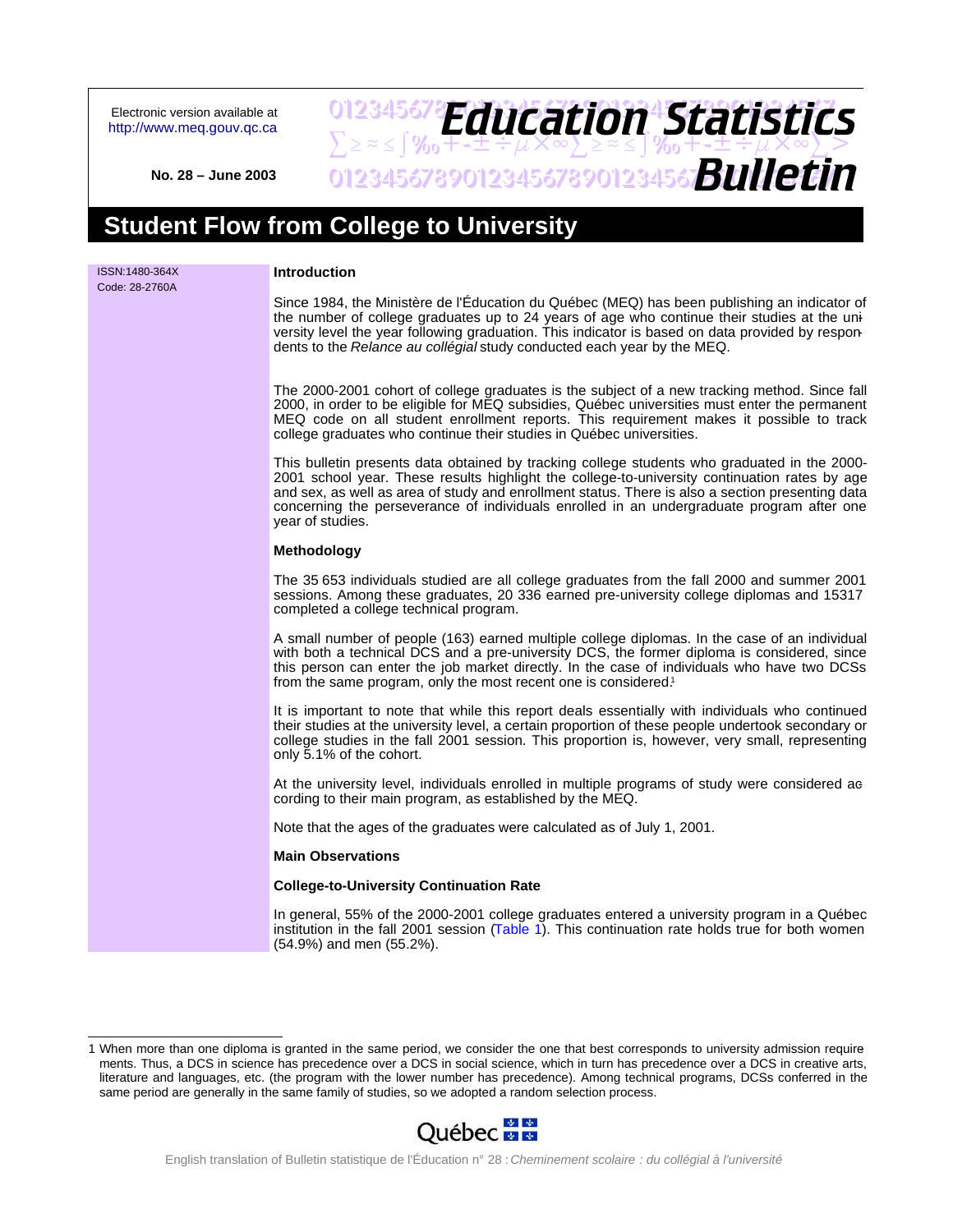#### Page 2 Student Flow from College to University –No. 28, June 2003

The 19-and-under age group has the highest college-to-university continuation rate (79.7%). As illustrated in Graph 1, this rate falls rapidly in the older age groups—to 57.1% for 20-yearolds and to 12.1% for 25-year-olds. From age 20 onward, the gap between men and women increases in favour of men: in the 22-to-24 age group, the difference reaches close to eight percentage points.



As expected, the college-to-university continuation rate is particularly high among graduates of pre-university programs. The rate for this group is almost 80%. For graduates of technical programs, which prepare students to enter the job market upon graduation, the continuation rate is a respectable 22.2%. While the continuation rate is essentially the same for male and female graduates of college pre-university programs, among technical program graduates, the continuation rate for men, which is 25.6%, is substantially higher than that for women, which is 19.7%.

In pre-university programs as in technical programs, the under-21 age group shows the highest continuation rate. However, the rate for older students falls off less steeply for graduates of pre-university programs than for those coming from technical programs of study. More concretely, for graduates of pre-university programs, the difference between the continuation rate of the 25-and-over age group and the 19-and-under group is 56.6%, compared to a difference of 72.6% for graduates of technical programs.

If the courses of study that make up pre-university and technical paths [\(Tables](#page-6-0) 2 and [3\),](#page-7-0) are considered, the picture is more nuanced. Certain programs depart considerably from the average for the group: among the pre-university programs, this is the case for science (90.3%) and fine arts (57.6%), while among the technical programs, business administration (49.7%) is of particular note. Furthermore, the college-to-university continuation rates of certain technical programs are higher than those for pre-university programs; the professional music and song techniques program (66.1%) is a case in point.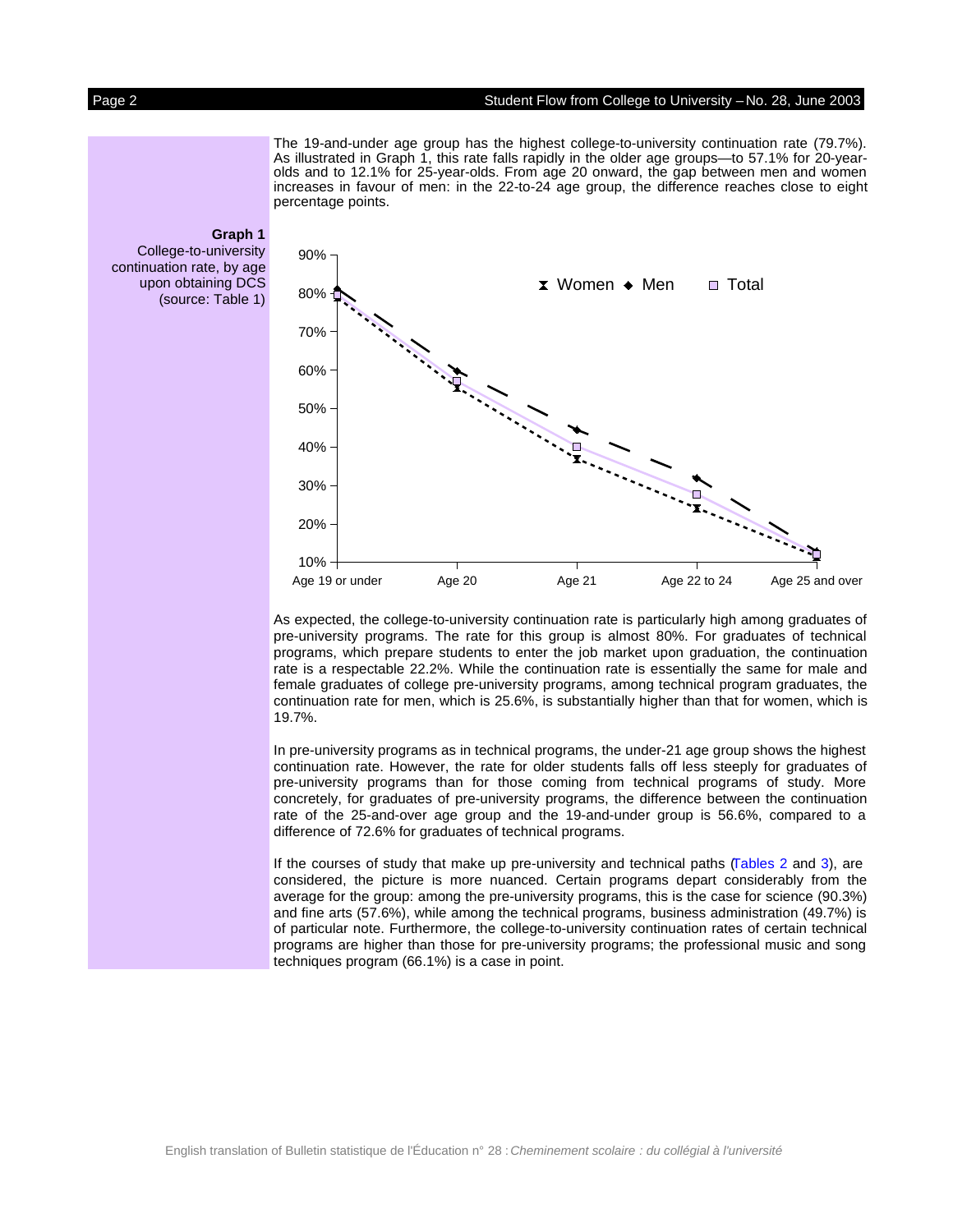#### Page 3 Student Flow from College to University –No. 28, June 2003

#### **University Enrollment Status and Program of Study**

In fall 2001, over 90% of 2000-2001 graduates of pre-university programs who enrolled in university undertook full-time undergraduate studies (Graph 2). This trend was strongest among the under-20 age groups (95.1%), and less pronounced among the over-20 age groups: in the 25-and-over age group, for example, only 65% of the college graduates were enrolled as full-time students in an undergraduate degree program. The type of university enrollment trend varies with age. Older students are more inclined to opt for part-time studies and certificate programs instead of those leading to an undergraduate degree, although they want some sort of certification.



As for technical program college graduates, only 70% of those continuing their studies at the university level chose to undertake a full-time undergraduate program. This is no doubt related to the fact that these individuals are older and can work in a technical job while continuing their education. Here, the difference between the rates for women and men is considerable: 64.2% for women as compared to 77% for men. For certain age groups, the difference is very pronounced, amounting to twice the rate. Here again, the figures show that people in the 25 and-over age group are much less inclined to enroll in full-time undergraduate programs; in fact, only 4 out of 10 (38.6%) did so.

In the fall 2001 session, the social sciences (23%) were the top choice of students with preuniversity college diplomas (Graph 3). Applied science came in second (15.8%), followed closely by education (13.6%) and management studies (12.5%). For those with technical college diplomas, applied science took first place (31.3%). Management was a close second (29.1%), followed at a great distance by the social sciences (10.1%).

**Graph 2**

2001, by age (source: [Table](#page-8-0) 4)

Proportion of full-time undergraduates among students who earned their DCS in 2000-2001 and enrolled in university in fall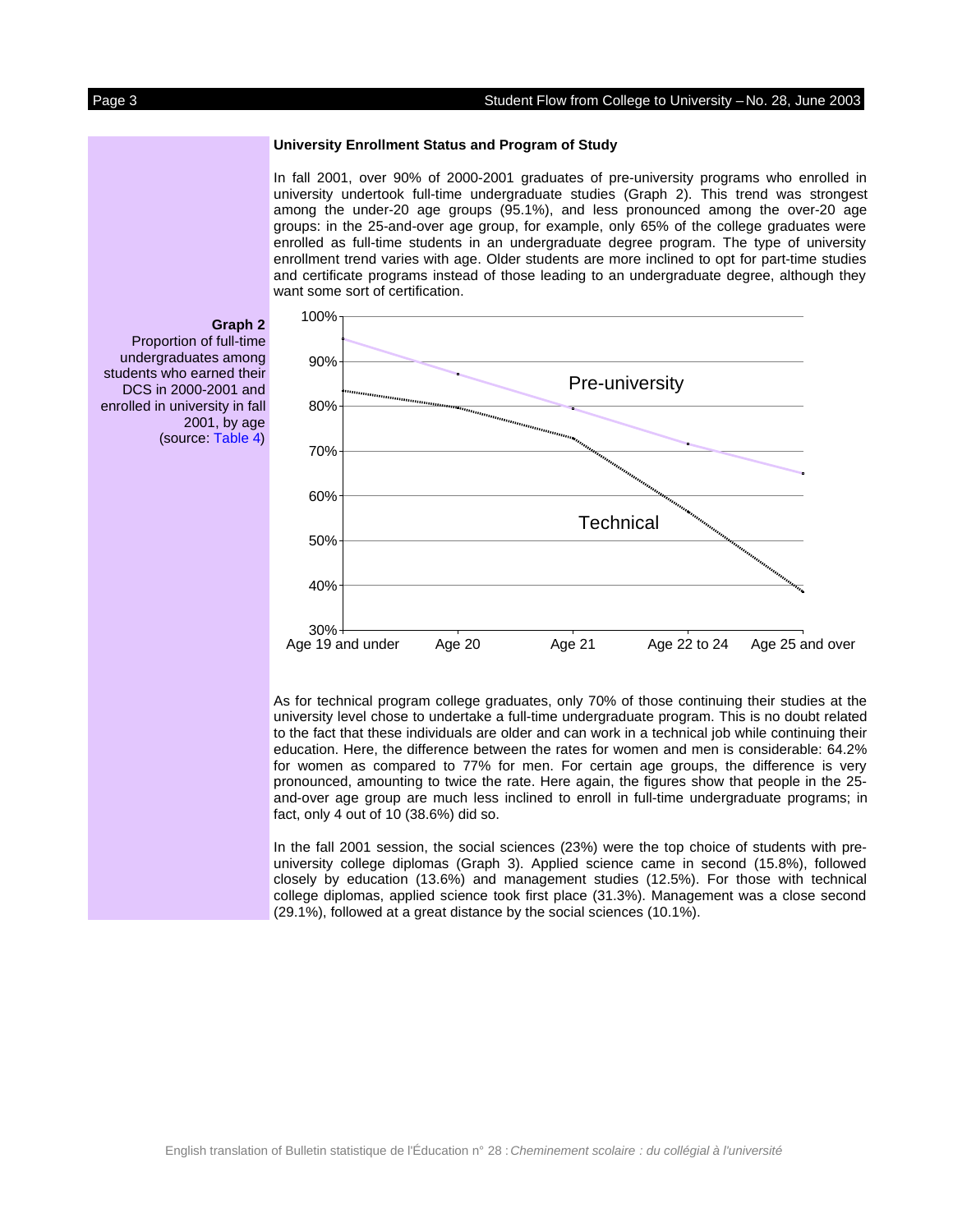

If sex is taken into account, the picture changes somewhat. Among those holding preuniversity diplomas, men preferred applied science (28.4%). While the first choice among women remains the social sciences, their second choice is education (18.3%) and their third, health science (11.5%). Among students with technical diplomas, it is interesting to note that over half the men opted for applied science (55.1%). As for the women, they were more interested in management studies (34.4%).

#### **Perseverance in Undergraduate Studies**

The most recent data available on university enrollment, preliminary data from the fall 2002 session, allow us to measure the perseverance after one year of study of students who earned their DCS in 2000-2001 and enrolled in an undergraduate program in the fall of 2001. These data can be used both to measure their perseverance and to compare it with that of other individuals (hereinafter "Others") who undertook the same studies in fall 2001 [\(Table](#page-10-0) 6).

If we look specifically at full-time students, who represent approximately 90% of new enrollments, we notice that the student cohort who earned their DCS in 2000-2001 do not comprise the majority of new undergraduate enrollments (45.5%). This is particularly true in the case of men (43.2%); for women, the figure approaches 50% (47.1%). It is also of note that the 2000-2001 college graduates are particularly poorly represented (11.9%) among part-time students.

Students who earned their DCS in 2000-2001 displayed greater perseverance than those in the "Others" group (Graph 4). In fall 2002, one year after undertaking university studies, 86.2% of individuals in the group are still pursuing their studies, while for the "Others" group the perseverance rate is barely 80%. While in both groups women have a higher perseverance rate than men, this difference is much smaller among the holders of DCSs from 2000-2001 than in the Others group (1.6% as compared to 5.0%).

**Graph 3** Field of university studies of DCS holders (source: [Table](#page-9-0) 5)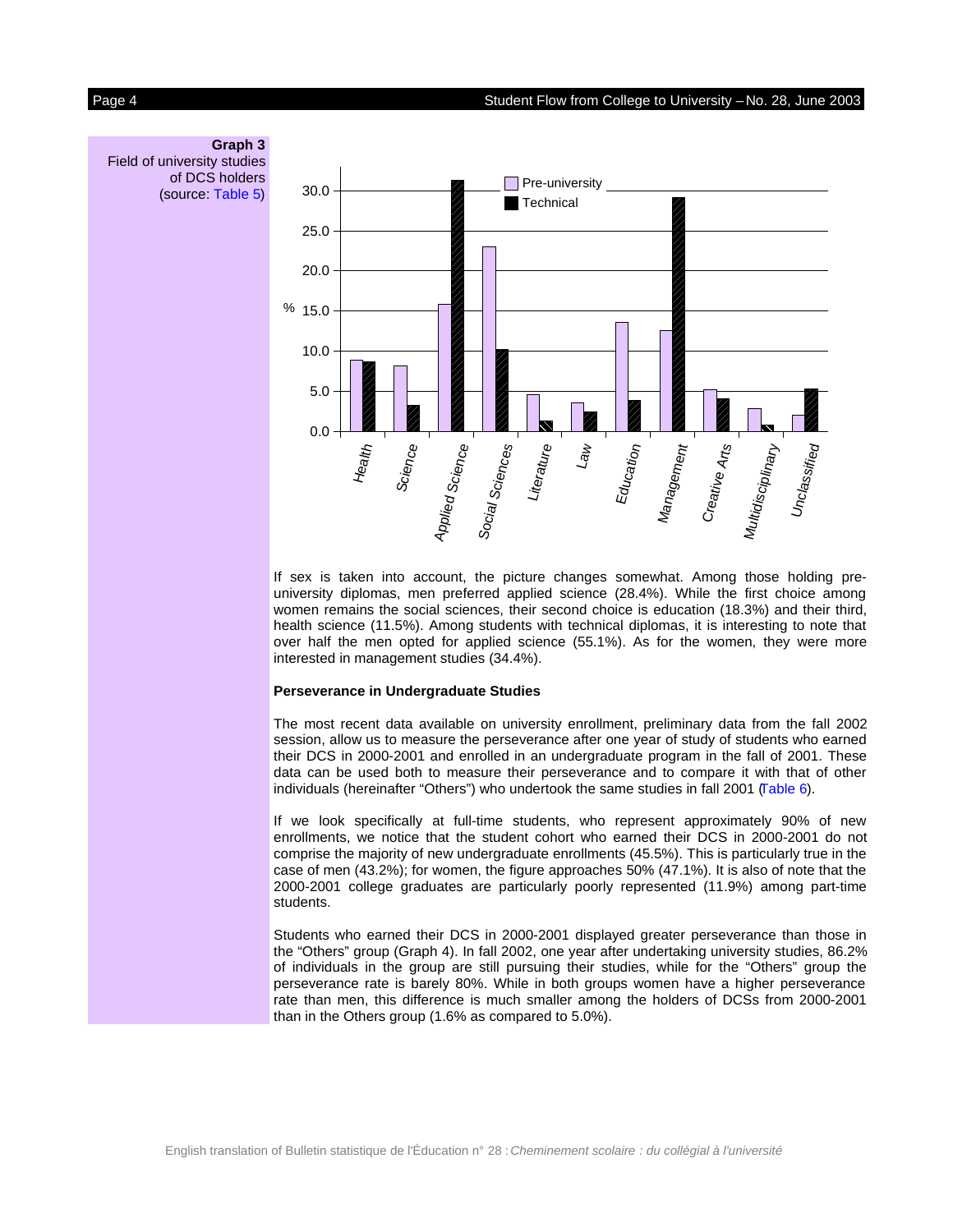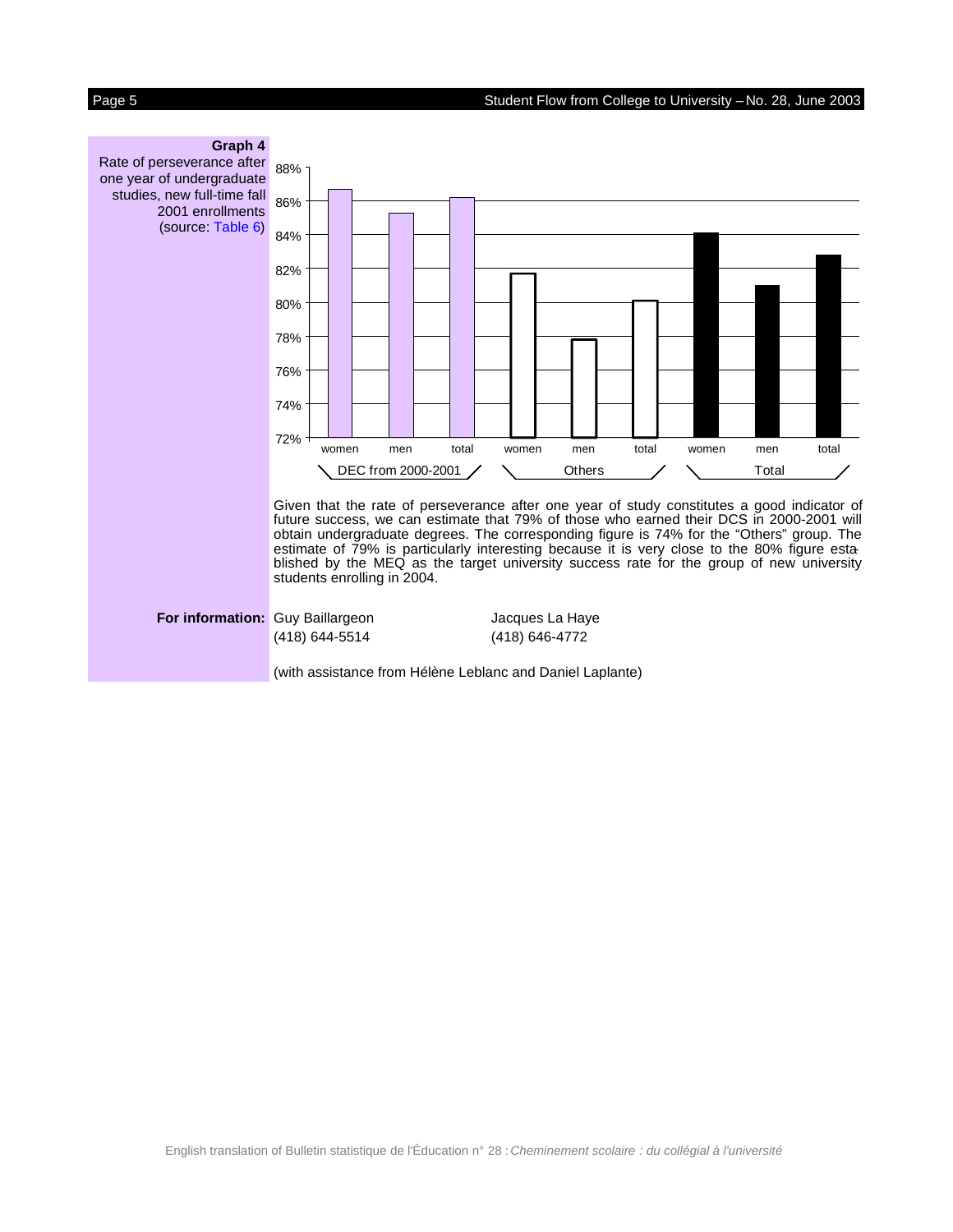<span id="page-5-0"></span>**Table 1** College-to-university continuation rate in fall 2001 of 2000-2001 college graduates by type of college education, age group and sex

| <b>Type of College Education</b> | <b>Age Group</b> | <b>Sex</b> | Number of 2000-2001<br><b>College Graduates</b> | <b>Rate of Continuation to University</b><br>in Fall 2001<br>( %) |
|----------------------------------|------------------|------------|-------------------------------------------------|-------------------------------------------------------------------|
| <b>Pre-university Program</b>    | 19 and under     | Women      | 8 1 2 2                                         | 82.8                                                              |
|                                  |                  | Men        | 4 1 0 9                                         | 85.6                                                              |
|                                  |                  | Group      | 12 2 31                                         | 83.7                                                              |
|                                  | $\overline{20}$  | Women      | 3 0 6 9                                         | 77.7                                                              |
|                                  |                  | Men        | 1992                                            | 78.4                                                              |
|                                  |                  | Group      | 5 0 6 1                                         | 77.9                                                              |
|                                  | $\overline{21}$  | Women      | 891                                             | 69.8                                                              |
|                                  |                  | Men        | 747                                             | 73.1                                                              |
|                                  |                  | Group      | 1638                                            | 71.3                                                              |
|                                  | 22 to 24         | Women      | 566                                             | 59.9                                                              |
|                                  |                  | Men        | 580                                             | 68.6                                                              |
|                                  |                  | Group      | 1 1 4 6                                         | 64.3                                                              |
|                                  | 25 and over      | Women      | 137                                             | 48.2                                                              |
|                                  |                  | Men        | 123                                             | 46.3                                                              |
|                                  |                  | Group      | 260                                             | 47.3                                                              |
|                                  | Group            | Women      | 12785                                           | 79.3                                                              |
|                                  |                  | Men        | 7 5 5 1                                         | 80.5                                                              |
|                                  |                  | Group      | 20 336                                          | 79.7                                                              |
| <b>Technical Program</b>         | 19 and under     | Women      | 625                                             | 28.3                                                              |
|                                  |                  | Men        | 413                                             | 37.8                                                              |
|                                  |                  | Group      | 1 0 38                                          | 32.1                                                              |
|                                  | $\overline{20}$  | Women      | 2 4 4 3                                         | 27.6                                                              |
|                                  |                  | Men        | 1 609                                           | 36.8                                                              |
|                                  |                  | Group      | 4 0 5 2                                         | 31.2                                                              |
|                                  | $\overline{21}$  | Women      | 1894                                            | 21.5                                                              |
|                                  |                  | Men        | 1 370                                           | 28.9                                                              |
|                                  |                  | Group      | 3 2 6 4                                         | 24.6                                                              |
|                                  | 22 to 24         | Women      | 2 3 1 1                                         | 15.4                                                              |
|                                  |                  | Men        | 1921                                            | 20.9                                                              |
|                                  |                  | Group      | 4 2 3 2                                         | 17.9                                                              |
|                                  | 25 and over      | Women      | 1575                                            | 8.4                                                               |
|                                  |                  | Men        | 1 1 5 6                                         | 9.3                                                               |
|                                  |                  | Group      | 2731                                            | 8.8                                                               |
|                                  | Group            | Women      | 8848                                            | 19.7                                                              |
|                                  |                  | Men        | 6469                                            | 25.6                                                              |
|                                  |                  | Group      | 15 317                                          | 22.2                                                              |
| <b>Both Programs</b>             | 19 and under     | Women      | 8747                                            | 78.9                                                              |
|                                  |                  | Men        | 4 5 22                                          | 81.2                                                              |
|                                  |                  | Group      | 13 269                                          | 79.7                                                              |
|                                  | 20               | Women      | 5512                                            | 55.5                                                              |
|                                  |                  | Men        | 3601                                            | 59.8                                                              |
|                                  |                  | Group      | 9 1 1 3                                         | 57.1                                                              |
|                                  | 21               | Women      | 2785                                            | 37.0                                                              |
|                                  |                  | Men        | 2 1 1 7                                         | 44.5                                                              |
|                                  |                  | Group      | 4 9 0 2                                         | 40.2                                                              |
|                                  | 22 to 24         | Women      | 2877                                            | 24.2                                                              |
|                                  |                  | Men        | 2 5 0 1                                         | 32.0                                                              |
|                                  |                  | Group      | 5 3 7 8                                         | 27.8                                                              |
|                                  | 25 and over      | Women      | 1712                                            | 11.6                                                              |
|                                  |                  | Men        | 1 2 7 9                                         | 12.9                                                              |
|                                  |                  | Group      | 2 9 9 1                                         | 12.1                                                              |
|                                  | Group            | Women      | 21 633                                          | 54.9                                                              |
|                                  |                  | Men        | 14 0 20                                         | 55.2                                                              |
|                                  |                  | Group      | 35 653                                          | 55.0                                                              |

Source: DRSI. MEQ. Banque des cheminements scolaires; Banque de Gestion des données sur l'effectif universitaire.

English translation of Bulletin statistique de l'Éducation n° 28 : Cheminement scolaire : du collégial à l'université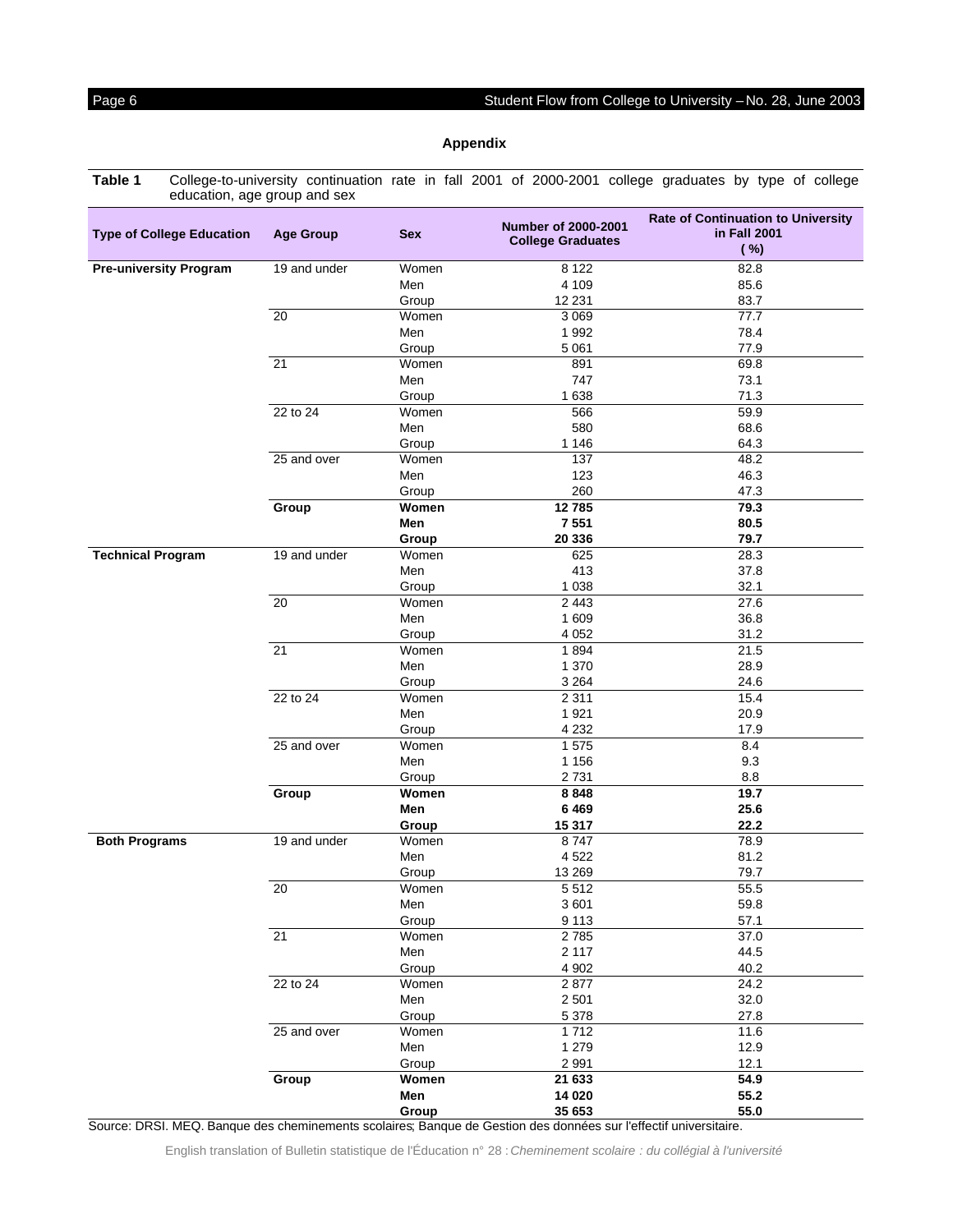<span id="page-6-0"></span>**Table 2** College-to-university continuation rate in fall 2001 of 2000-2001 graduates of pre-university programs, by specific college program and sex

| <b>Pre-university Program</b>                 | <b>Sex</b>   | <b>Number of 2000-2001</b><br><b>College Graduates</b> | <b>Rate of Continuation to</b><br><b>University in Fall 2001</b> |
|-----------------------------------------------|--------------|--------------------------------------------------------|------------------------------------------------------------------|
| Science (200.B0)                              | Woman        | 3 1 9 3                                                | 90.3                                                             |
|                                               | Men          | 2967                                                   | 90.4                                                             |
|                                               | Group        | 6 1 6 0                                                | 90.3                                                             |
| Science - International Baccalaureate         | Woman        | 67                                                     | 82.1                                                             |
| (200.01)                                      | Men          | 76                                                     | 72.4                                                             |
|                                               | Group        | 143                                                    | 76.9                                                             |
| Social sciences (300.A0)                      | Woman        | 6 196                                                  | 81.0                                                             |
|                                               | Men          | 3 3 7 4                                                | 79.0                                                             |
|                                               | Group        | 9570                                                   | 80.3                                                             |
| Social sciences - International Baccalaureate | Woman        | 64                                                     | 67.2                                                             |
| (300.10)                                      | Men          | 29                                                     | 79.3                                                             |
|                                               | Group        | 93                                                     | 71.0                                                             |
| Creative Arts, Literature and Languages       | Woman        | 1689                                                   | 63.6                                                             |
| (500.A0)                                      | Men          | 530                                                    | 54.5                                                             |
|                                               | Group        | 2 2 1 9                                                | 61.5                                                             |
| Music (501.A0)                                | Woman        | 180                                                    | 70.6                                                             |
|                                               | Men          | 155                                                    | 63.9                                                             |
|                                               | Group        | 335                                                    | 67.5                                                             |
| Fine Arts (510.A0)                            | Woman        | 469                                                    | 58.6                                                             |
|                                               | Men          | 133                                                    | 54.9                                                             |
|                                               | Group        | 602                                                    | 57.8                                                             |
| Creative Arts, Literature & Languages Option  | Woman        | 411                                                    | 65.0                                                             |
| (500.AA)                                      | Men          | 125                                                    | 57.6                                                             |
|                                               | Group        | 536                                                    | 63.2                                                             |
| Languages Option (500.AB)                     | Woman        | 74                                                     | 70.3                                                             |
|                                               | Men          | 10                                                     | 50.0                                                             |
|                                               | Group        | 84                                                     | 67.9                                                             |
| Dance (506.A0)                                | Woman        | 12                                                     | 50.0                                                             |
|                                               | Men          | $\mathbf 0$                                            | $\blacksquare$                                                   |
|                                               | Group        | 12                                                     | 50.0                                                             |
| Arts and Sciences (700.A0)                    | Woman        | 231                                                    | 81.4                                                             |
|                                               | Men          | 76                                                     | 78.9                                                             |
|                                               | Group        | 307                                                    | 80.8                                                             |
| Liberal Arts (700.02)                         | Woman        | 198                                                    | 73.2                                                             |
|                                               | Men          | 76                                                     | 72.4                                                             |
|                                               | Group        | 274                                                    | 73.0                                                             |
| <b>Pre-university Program Totals</b>          | Woman *      | 12785                                                  | 79.3                                                             |
|                                               | <b>Men</b>   | 7 5 5 1                                                | 80.5                                                             |
|                                               | <b>Group</b> | 20 336                                                 | 79.7                                                             |

Source: DRSI. MEQ. Banque des cheminements scolaires; Banque de Gestion des données sur l'effectif universitaire.

\*One individual was in a program not listed here.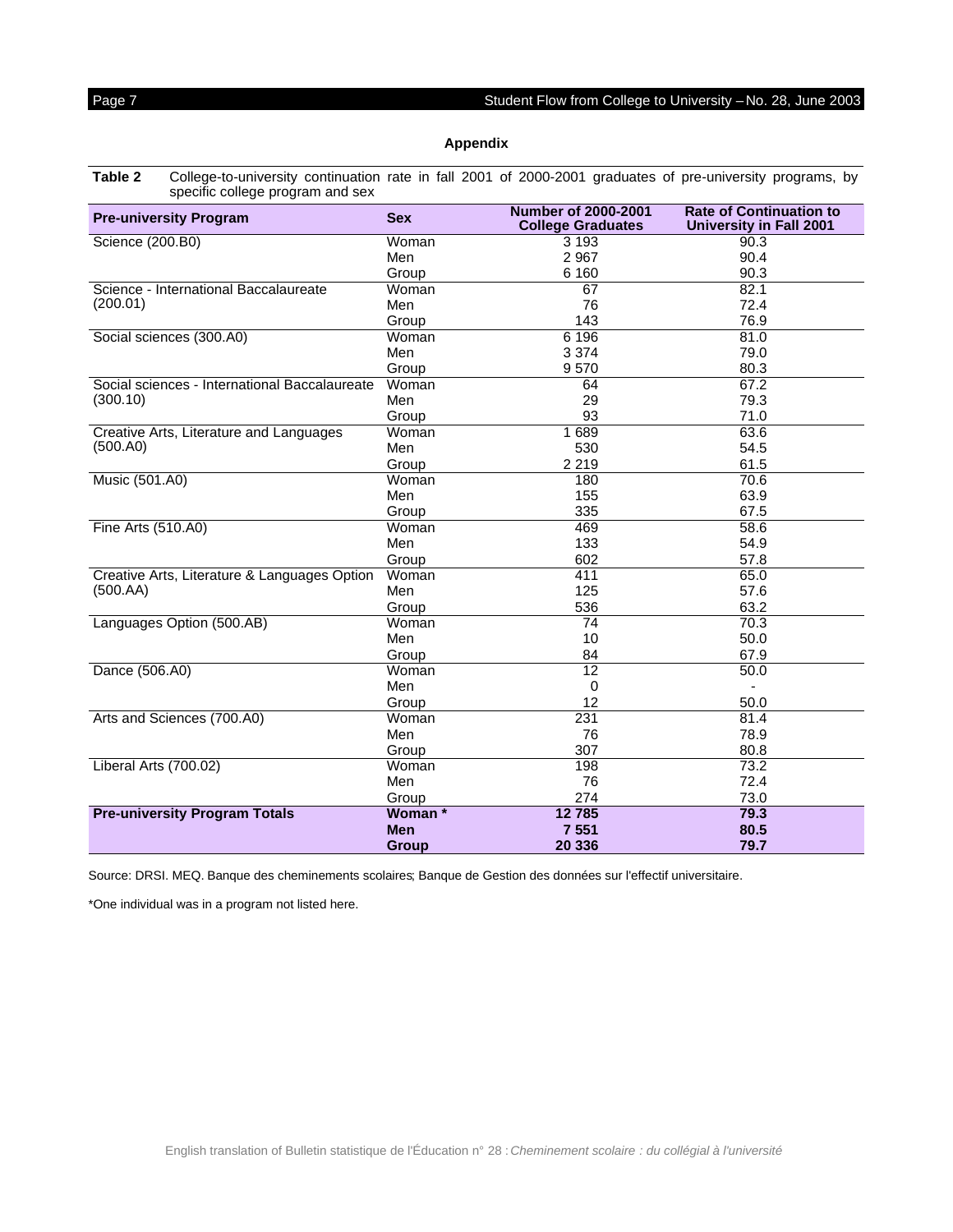<span id="page-7-0"></span>**Table 3** University continuation rate in fall 2001 of 2000-2001 graduates of technical programs, by specific college program\* and sex

| <b>Technical Progam*</b>                    | <b>Sex</b>   | <b>Number of 2000-2001</b><br><b>College Graduates</b> | <b>Rate of Continuation to</b><br><b>University in Fall 2001</b> |
|---------------------------------------------|--------------|--------------------------------------------------------|------------------------------------------------------------------|
| Architectural Technology (221.01)           | Woman        | 84                                                     | 34.5                                                             |
|                                             | Men          | 79                                                     | 44.3                                                             |
|                                             | Group        | 163                                                    | 39.3                                                             |
| Civil Engineering Technology (221.02)       | Woman        | 38                                                     | 31.6                                                             |
|                                             | Men          | 132                                                    | 40.2                                                             |
|                                             | Group        | 170                                                    | 38.2                                                             |
| <b>Industrial Engineering Technology</b>    | Woman        | 21                                                     | 42.9                                                             |
| (235.01)                                    | Men          | 37                                                     | 43.2                                                             |
|                                             | Group        | 58                                                     | 43.1                                                             |
| <b>Mechanical Engineering Technology</b>    | Woman        | 25                                                     | 16.0                                                             |
| (241.06)                                    | Men          | 447                                                    | 38.9                                                             |
|                                             | Group        | 472                                                    | 37.7                                                             |
| Avionics (280.01)                           | Woman        | 16                                                     | 50.0                                                             |
|                                             | Men          | 116                                                    | 33.6                                                             |
|                                             | Group        | 132                                                    | 35.6                                                             |
| Business Administration (410.12)            | Woman        | 95                                                     | 46.3                                                             |
|                                             | Men          | 50                                                     | 56.0                                                             |
|                                             | Group        | 145                                                    | 49.7                                                             |
| <b>Business Administration - Marketing</b>  | Woman        | 212                                                    | 44.3                                                             |
| (415.11)                                    | Men          | 179                                                    | 52.5                                                             |
|                                             | Group        | 391                                                    | 48.1                                                             |
| <b>Business Administration - Finance</b>    | Woman        | 775                                                    | 42.6                                                             |
| (415.13)                                    | Men          | 380                                                    | 56.8                                                             |
|                                             | Group        | 1 1 5 5                                                | 47.3                                                             |
| <b>Business Administration - Management</b> | Woman        | 123                                                    | 26.0                                                             |
| (415.16)                                    | Men          | 88                                                     | 46.6                                                             |
|                                             | Group        | 211                                                    | 34.6                                                             |
| Professional Music and Song Techniques      | Woman        | 16                                                     | 87.5                                                             |
| (551.02)                                    | Men          | 40                                                     | 57.5                                                             |
|                                             | Group        | 56                                                     | 66.1                                                             |
| Fashion Marketing (571.04)                  | Woman        | 114                                                    | 37.7                                                             |
|                                             | Men          | 4                                                      | 50.0                                                             |
|                                             | Group        | 118                                                    | 38.1                                                             |
| Arts and Technology, Media:                 | Woman        | 31                                                     | 54.8                                                             |
| Specialization in Written Information       | Men          | 14                                                     | 35.7                                                             |
| (589.87)                                    | Group        | 45                                                     | 48.9                                                             |
| <b>Technical Program Totals</b>             | <b>Woman</b> | 8 8 4 8                                                | 19.7                                                             |
|                                             | <b>Men</b>   | 6469                                                   | 25.6                                                             |
|                                             | <b>Group</b> | 15 317                                                 | 22.2                                                             |

Source: DRSI. MEQ. Banque des cheminements scolaires; Banque de Gestion des données sur l'effectif universitaire.

\* 210 technical training programs are offered. For presentation purposes, we have selected the 12 with the most significant college-touniversity continuation rates.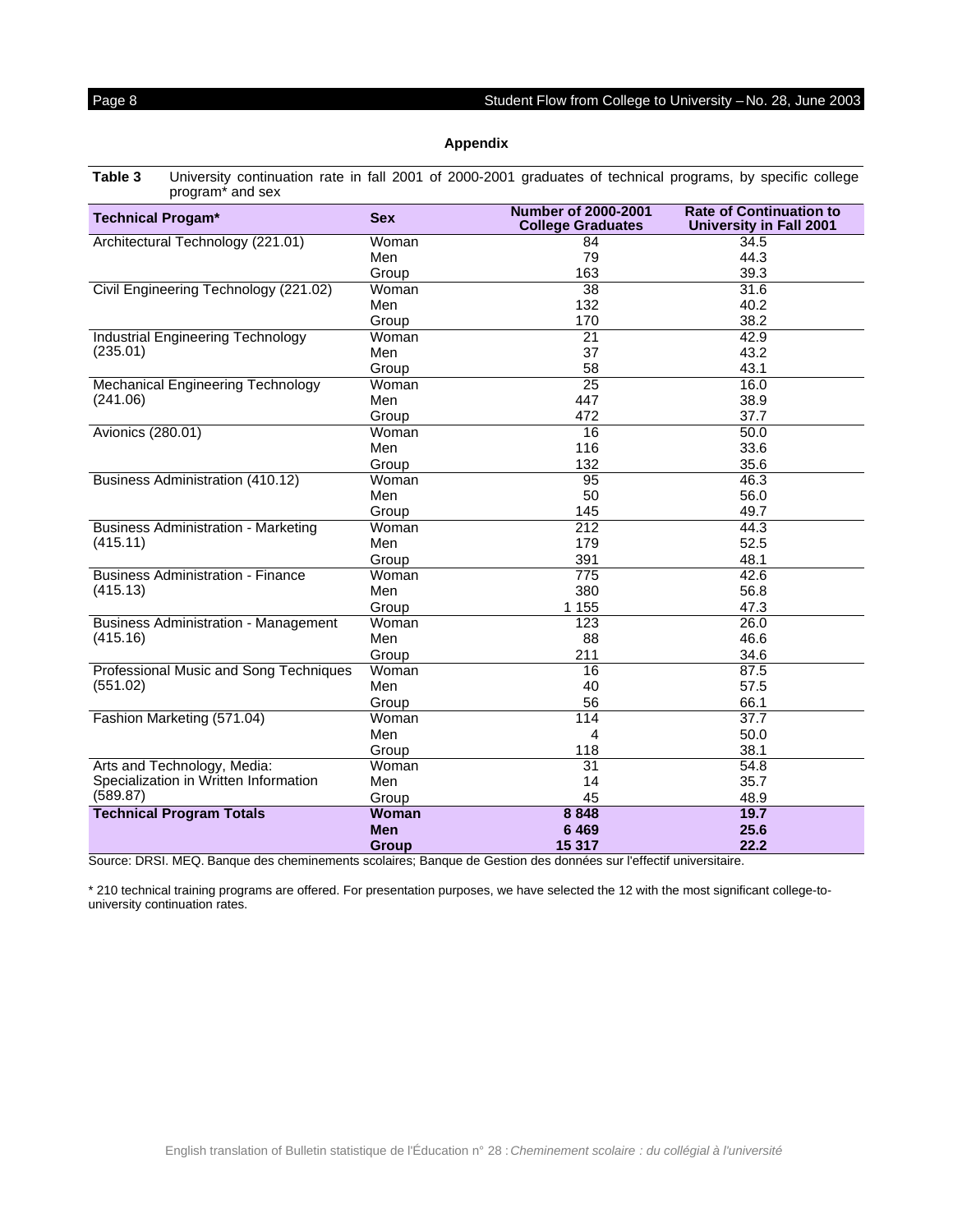<span id="page-8-0"></span>**Table 4** Breakdown (in %) of 2000-2001 college graduates who enrolled in university in fall 2001, by university status and enrollment status, by age group and sex

| <b>Type of College</b><br><b>Education</b> | <b>Age Group</b> | <b>Sex</b>   | 2000-2001<br><b>College</b><br><b>Graduates</b><br><b>Enrolled in</b><br><b>University</b> | University Enrollment Status* in Fall 2001<br>$(\%)$ |                               |                                                |
|--------------------------------------------|------------------|--------------|--------------------------------------------------------------------------------------------|------------------------------------------------------|-------------------------------|------------------------------------------------|
|                                            |                  |              | <b>Number</b>                                                                              | <b>Regular</b>                                       | Regular. Full-<br><b>Time</b> | Regular.<br>Full-Time.<br><b>Undergraduate</b> |
| <b>Pre-university</b>                      | 19 and under     | Woman        | 6725                                                                                       | 99.5                                                 | 98.2                          | 94.9                                           |
|                                            |                  | Men          | 3516                                                                                       | 99.6                                                 | 98.1                          | 95.6                                           |
|                                            |                  | Group        | 10 241                                                                                     | 99.5                                                 | 98.2                          | 95.1                                           |
|                                            | 20               | Woman        | 2 3 8 4                                                                                    | 99.0                                                 | 94.4                          | 87.3                                           |
|                                            |                  | Men          | 1561                                                                                       | 98.8                                                 | 94.2                          | 87.0                                           |
|                                            |                  | Group        | 3 9 4 5                                                                                    | 98.9                                                 | 94.3                          | 87.2                                           |
|                                            | 21               | Woman        | 622                                                                                        | 97.7                                                 | 90.0                          | 78.8                                           |
|                                            |                  | Men          | 546                                                                                        | 98.2                                                 | 91.9                          | 80.2                                           |
|                                            |                  | Group        | 1 1 6 8                                                                                    | 97.9                                                 | 90.9                          | 79.5                                           |
|                                            | 22 to 24         | Woman        | 339                                                                                        | 95.9                                                 | 87.0                          | 71.4                                           |
|                                            |                  | Men          | 398                                                                                        | 95.2                                                 | 86.2                          | 71.9                                           |
|                                            |                  | Group        | 737                                                                                        | 95.5                                                 | 86.6                          | 71.6                                           |
|                                            | 25 and over      | Woman        | 66                                                                                         | 92.4                                                 | 72.7                          | 63.6                                           |
|                                            |                  | Men          | 57                                                                                         | 98.2                                                 | 75.4                          | 66.7                                           |
|                                            |                  | Group        | 123                                                                                        | 95.1                                                 | 74.0                          | 65.0                                           |
|                                            | Group            | Woman        | 10 136                                                                                     | 99.1                                                 | 96.3                          | 91.1                                           |
|                                            |                  | <b>Men</b>   | 6 0 78                                                                                     | 99.0                                                 | 95.6                          | 90.2                                           |
|                                            |                  | Group        | 16 214                                                                                     | 99.1                                                 | 96.0                          | 90.8                                           |
| <b>Technical</b>                           | 19 and under     | Woman        | 177                                                                                        | 96.6                                                 | 81.9                          | 76.3                                           |
|                                            |                  | Men          | 156                                                                                        | 98.7                                                 | 92.9                          | 91.7                                           |
|                                            |                  | Group        | 333                                                                                        | 97.6                                                 | 87.1                          | 83.5                                           |
|                                            | 20               | Woman        | 674                                                                                        | 97.0                                                 | 81.5                          | 75.2                                           |
|                                            |                  | Men          | 592                                                                                        | 95.9                                                 | 89.2                          | 84.8                                           |
|                                            |                  | Group        | 1 2 6 6                                                                                    | 96.5                                                 | 85.1                          | 79.7                                           |
|                                            | 21               | Woman        | 408                                                                                        | 95.6                                                 | 76.2                          | 65.7                                           |
|                                            |                  | Men          | 396                                                                                        | 98.2                                                 | 84.8                          | 80.3                                           |
|                                            |                  | Group        | 804                                                                                        | 96.9                                                 | 80.5                          | 72.9                                           |
|                                            | 22 to 24         | Woman        | 355                                                                                        | 95.2                                                 | 60.6                          | 49.0                                           |
|                                            |                  | Men          | 402                                                                                        | 92.0                                                 | 72.9                          | 63.2                                           |
|                                            |                  | Group        | 757                                                                                        | 93.5                                                 | 67.1                          | 56.5                                           |
|                                            | 25 and over      | Woman        | 133                                                                                        | 91.7                                                 | 31.6                          | 27.8                                           |
|                                            |                  | Men          | 108                                                                                        | 90.7                                                 | 58.3                          | 51.9                                           |
|                                            |                  | Group        | 241                                                                                        | 91.3                                                 | 43.6                          | 38.6                                           |
|                                            | Group            | Woman        | 1747                                                                                       | 95.9                                                 | 72.2                          | 64.2                                           |
|                                            |                  | Men<br>Group | 1654<br>3 4 0 1                                                                            | 95.5<br>95.7                                         | 82.5<br>77.2                  | 77.0<br>70.4                                   |

Source: DRSI, MEQ, Banque des cheminements scolaires; Banque de Gestion des données sur l'effectif universitaire.

**\* Regular**: A student with regular status has been admitted to a program leading to a certification of studies (certificate, diploma, bachelor's degree, etc.). **Full-Time**: At the undergraduate level, a student is considered full-time when he or she is registered for 12 credits or more in the given quarter.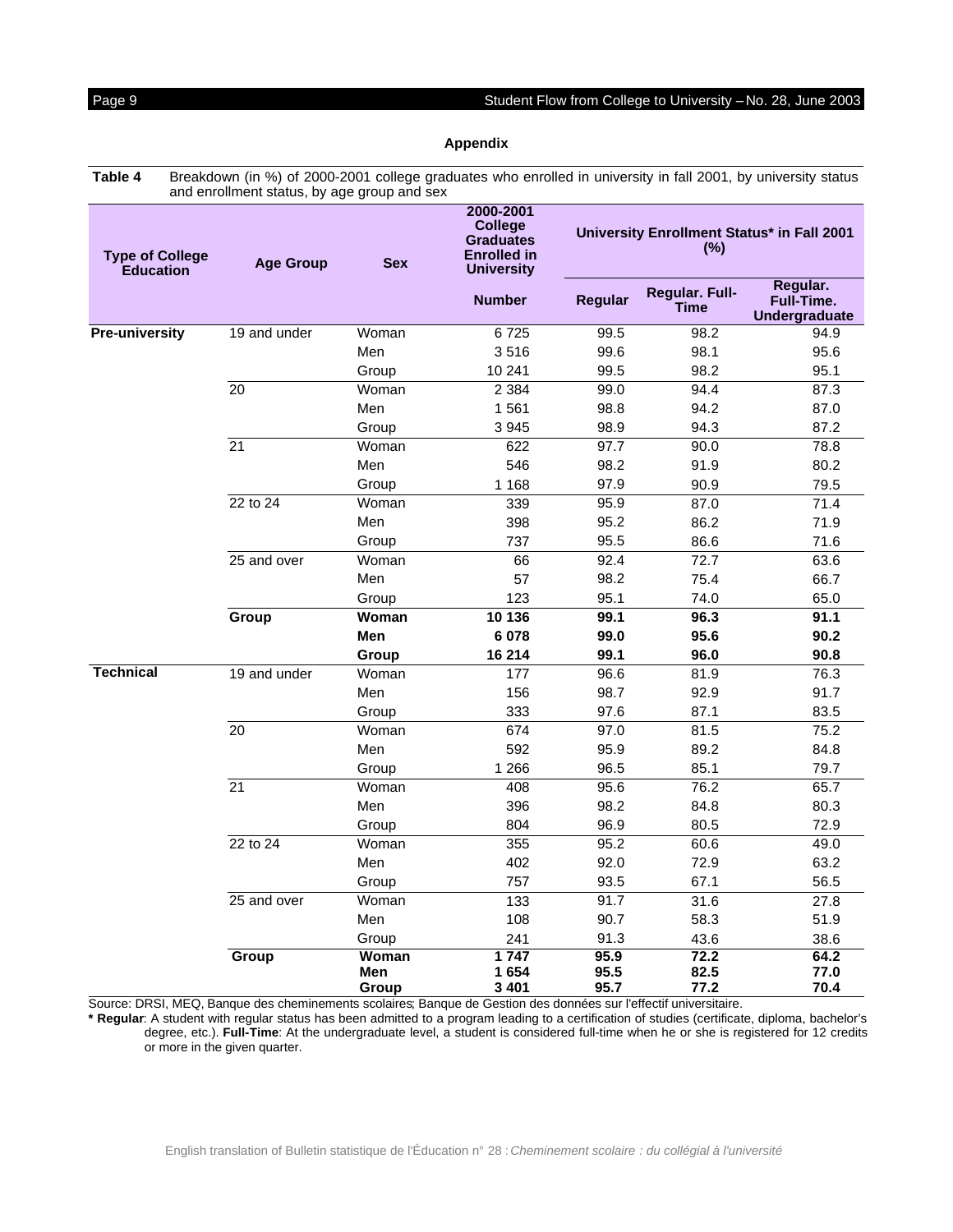<span id="page-9-0"></span>

| Table 5                          | 2000-2001 college graduates who enrolled in university in fall 2001, by university field and sex |              |       |                |       |             |              |
|----------------------------------|--------------------------------------------------------------------------------------------------|--------------|-------|----------------|-------|-------------|--------------|
| <b>Type of College</b>           | <b>University Field</b>                                                                          | <b>Total</b> |       | <b>Men</b>     |       |             | <b>Women</b> |
| <b>Education</b>                 |                                                                                                  | N            | %     | $\mathbf N$    | %     | $\mathbf N$ | %            |
| <b>Pre-university</b><br>Program | <b>Health Science</b>                                                                            | 1 4 3 8      | 8.9   | 273            | 4.5   | 1 1 6 5     | 11.5         |
|                                  | Science                                                                                          | 1 3 1 5      | 8.1   | 614            | 10.1  | 701         | 6.9          |
|                                  | <b>Applied Science</b>                                                                           | 2 5 6 1      | 15.8  | 1729           | 28.4  | 832         | 8.2          |
|                                  | Social Sciences                                                                                  | 3739         | 23.1  | 1 2 2 9        | 20.2  | 2510        | 24.8         |
|                                  | Literature & Languages                                                                           | 742          | 4.6   | 184            | 3.0   | 558         | 5.5          |
|                                  | Law                                                                                              | 565          | 3.5   | 208            | 3.4   | 357         | 3.5          |
|                                  | <b>Education Science</b>                                                                         | 2 2 0 7      | 13.6  | 351            | 5.8   | 1856        | 18.3         |
|                                  | Administrative Science                                                                           | 2 0 3 1      | 12.5  | 962            | 15.8  | 1 0 6 9     | 10.5         |
|                                  | <b>Creative Arts</b>                                                                             | 840          | 5.2   | 250            | 4.1   | 590         | 5.8          |
|                                  | <b>Multidisciplinary Studies</b>                                                                 | 450          | 2.8   | 146            | 2.4   | 304         | 3.0          |
|                                  | Unclassified                                                                                     | 326          | 2.0   | 132            | 2.2   | 194         | 1.9          |
|                                  | Group                                                                                            | 16 214       | 100.0 | 6 0 78         | 100.0 | 10 136      | 100.0        |
| <b>Technical Program</b>         | <b>Health Science</b>                                                                            | 296          | 8.7   | 30             | 1.8   | 266         | 15.2         |
|                                  | Science                                                                                          | 108          | 3.2   | 37             | 2.2   | 71          | 4.1          |
|                                  | <b>Applied Science</b>                                                                           | 1 0 6 5      | 31.3  | 911            | 55.1  | 154         | 8.8          |
|                                  | Social Sciences                                                                                  | 345          | 10.1  | 91             | 5.5   | 254         | 14.5         |
|                                  | Literature & Languages                                                                           | 42           | 1.2   | 10             | 0.6   | 32          | 1.8          |
|                                  | Law                                                                                              | 81           | 2.4   | 19             | 1.1   | 62          | 3.5          |
|                                  | <b>Education Science</b>                                                                         | 131          | 3.9   | 21             | 1.3   | 110         | 6.3          |
|                                  | Administrative Science                                                                           | 990          | 29.1  | 389            | 23.5  | 601         | 34.4         |
|                                  | <b>Creative Arts</b>                                                                             | 137          | 4.0   | 60             | 3.6   | 77          | 4.4          |
|                                  | <b>Multidisciplinary Studies</b>                                                                 | 27           | 0.8   | $\overline{7}$ | 0.4   | 20          | 1.1          |
|                                  | Unclassified                                                                                     | 179          | 5.3   | 79             | 4.8   | 100         | 5.7          |
|                                  | Group                                                                                            | 3 4 0 1      | 100.0 | 1654           | 100.0 | 1747        | 100.0        |

Source: DRSI, MEQ, Banque des cheminements scolaires; Banque de Gestion des données sur l'effectif universitaire.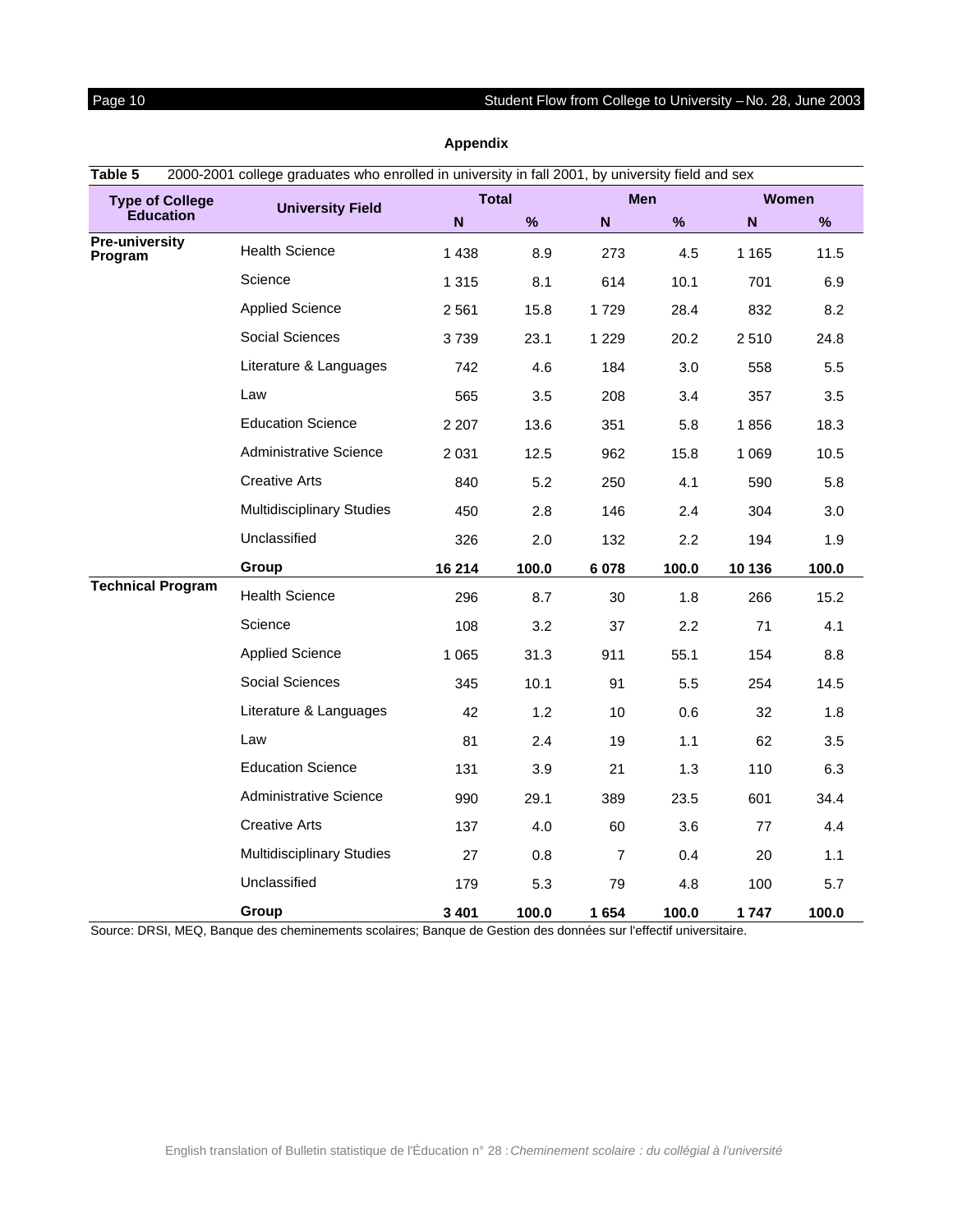<span id="page-10-0"></span>

| Rate of perseverance at the UNDERGRADUATE LEVEL after one year<br>Table 6<br>Cohort of new enrollments for fall 2001 and sub-cohorts: 2000-2001 college graduates; Others |                    |              |                                       |                                    |
|---------------------------------------------------------------------------------------------------------------------------------------------------------------------------|--------------------|--------------|---------------------------------------|------------------------------------|
| <b>Type of</b><br><b>Enrollment</b><br>(Fall 2001)                                                                                                                        | <b>Sub-Cohort</b>  | <b>Sex</b>   | <b>New Enrollments</b><br>(Fall 2001) | Rate of Perseverance after 1 Year* |
| <b>Full-Time</b>                                                                                                                                                          | DCS from 2000-2001 | Woman        | 9563                                  | 86.7%                              |
|                                                                                                                                                                           |                    | Men          | 5962                                  | 85.3%                              |
|                                                                                                                                                                           |                    | Total        | 15 5 25                               | 86.2%                              |
|                                                                                                                                                                           | Others             | Woman        | 10755                                 | 81.7%                              |
|                                                                                                                                                                           |                    | Men          | 7840                                  | 77.8%                              |
|                                                                                                                                                                           |                    | Total        | 18 595                                | 80.1%                              |
|                                                                                                                                                                           | <b>Total</b>       | Woman        | 20 318                                | 84.1%                              |
|                                                                                                                                                                           |                    | Men          | 13802                                 | 81.0%                              |
|                                                                                                                                                                           |                    | <b>Total</b> | 34 120                                | 82.8%                              |
| <b>Part-Time</b>                                                                                                                                                          | DCS from 2000-2001 | Woman        | 286                                   | 65.0%                              |
|                                                                                                                                                                           |                    | Men          | 167                                   | 58.1%                              |
|                                                                                                                                                                           |                    | Total        | 453                                   | 62.5%                              |
|                                                                                                                                                                           | Others             | Woman        | 1992                                  | 57.0%                              |
|                                                                                                                                                                           |                    | Men          | 1 3 6 5                               | 54.4%                              |
|                                                                                                                                                                           |                    | Total        | 3 3 5 7                               | 55.9%                              |
|                                                                                                                                                                           | <b>Total</b>       | Woman        | 2 2 7 8                               | 58.0%                              |
|                                                                                                                                                                           |                    | Men          | 1 5 3 2                               | 54.8%                              |
|                                                                                                                                                                           |                    | <b>Total</b> | 3810                                  | 56.7%                              |
| All                                                                                                                                                                       | DCS from 2000-2001 | Woman        | 9849                                  | 86.1%                              |
|                                                                                                                                                                           |                    | Men          | 6 1 2 9                               | 84.5%                              |
|                                                                                                                                                                           |                    | Total        | 15 978                                | 85.5%                              |
|                                                                                                                                                                           | Others             | Woman        | 12747                                 | 77.8%                              |
|                                                                                                                                                                           |                    | Men          | 9 2 0 5                               | 74.3%                              |
|                                                                                                                                                                           |                    | Total        | 21 952                                | 76.4%                              |
|                                                                                                                                                                           | <b>Total</b>       | Woman        | 22 5 9 6                              | 81.4%                              |
|                                                                                                                                                                           |                    | Men          | 15 3 34                               | 78.4%                              |
|                                                                                                                                                                           |                    | <b>Total</b> | 37930                                 | 80.2%                              |

Source: DRSI, MEQ, Cheminement scolaire à l'université.

\* Observation after one year (fall 2002) based on preliminary data collected in November 2002.